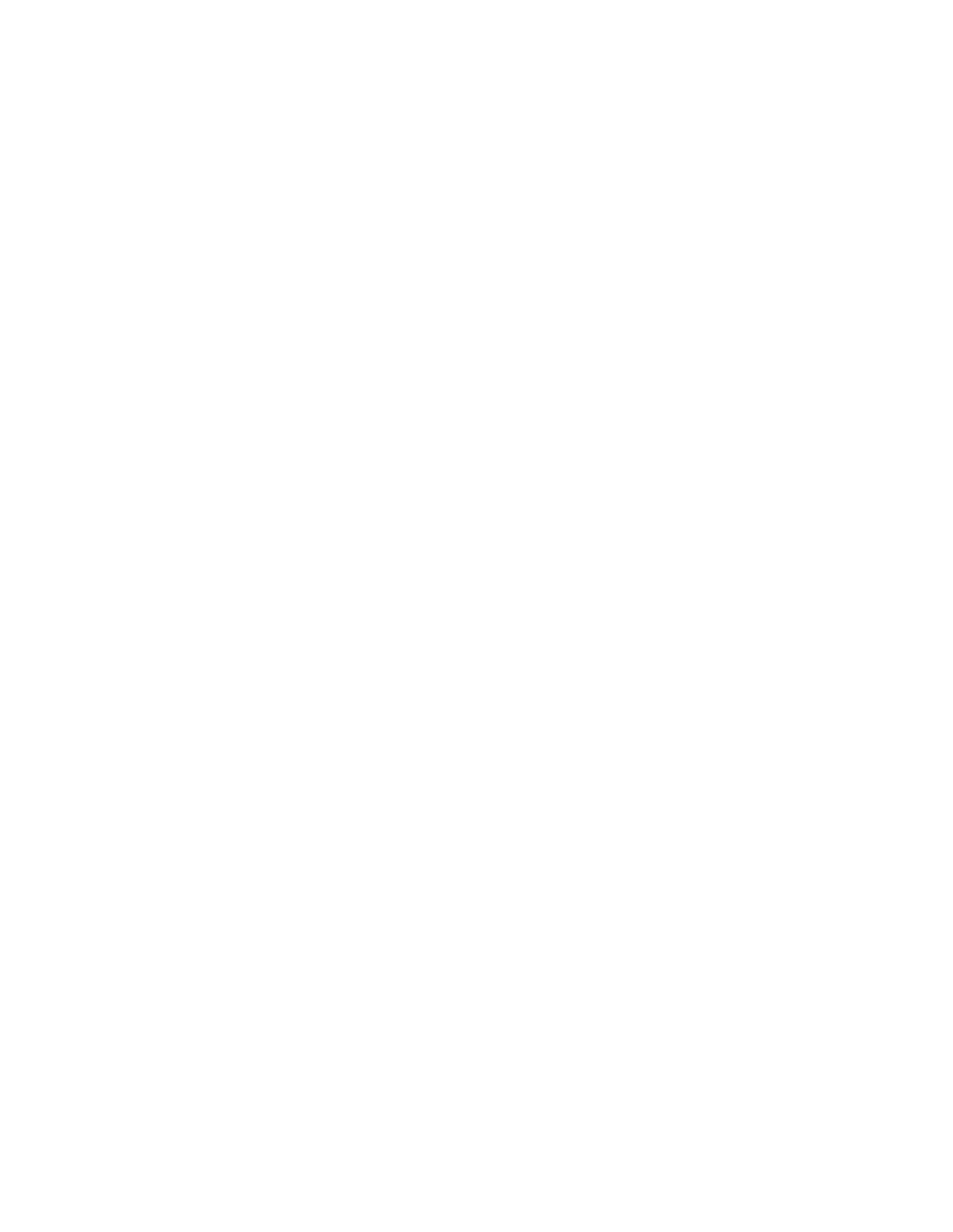### TABLE OF CONTENTS

| ES.0  |                                                                                 |  |
|-------|---------------------------------------------------------------------------------|--|
| ES.1  |                                                                                 |  |
| ES.2  |                                                                                 |  |
| ES.3  |                                                                                 |  |
| ES.4  |                                                                                 |  |
| 1.0   |                                                                                 |  |
| 1.1   |                                                                                 |  |
| 1.2   |                                                                                 |  |
| 2.0   |                                                                                 |  |
| 2.1   |                                                                                 |  |
| 2.2   |                                                                                 |  |
| 2.3   |                                                                                 |  |
| 2.3.1 |                                                                                 |  |
|       |                                                                                 |  |
| 3.0   |                                                                                 |  |
| 3.1   |                                                                                 |  |
| 3.2   |                                                                                 |  |
|       | 3.2.1                                                                           |  |
|       | 3.2.2                                                                           |  |
|       | Value Pricing Corridors Currently in Operation around the Country  3-4<br>3.2.3 |  |
| 3.3   |                                                                                 |  |
| 4.0   |                                                                                 |  |
| 4.1   |                                                                                 |  |
| 4.1.1 |                                                                                 |  |
| 4.1.2 |                                                                                 |  |
| 4.1.3 |                                                                                 |  |
| 4.1.4 |                                                                                 |  |
| 4.1.5 |                                                                                 |  |
| 4.1.6 |                                                                                 |  |
| 4.1.7 |                                                                                 |  |
| 4.1.8 |                                                                                 |  |
| 4.1.9 |                                                                                 |  |
| 4.2   |                                                                                 |  |
| 4.2.1 |                                                                                 |  |
| 4.2.2 |                                                                                 |  |
| 4.2.3 |                                                                                 |  |
| 4.2.4 |                                                                                 |  |
| 4.2.5 |                                                                                 |  |
| 4.2.6 |                                                                                 |  |
| 4.2.7 |                                                                                 |  |
| 4.2.8 |                                                                                 |  |

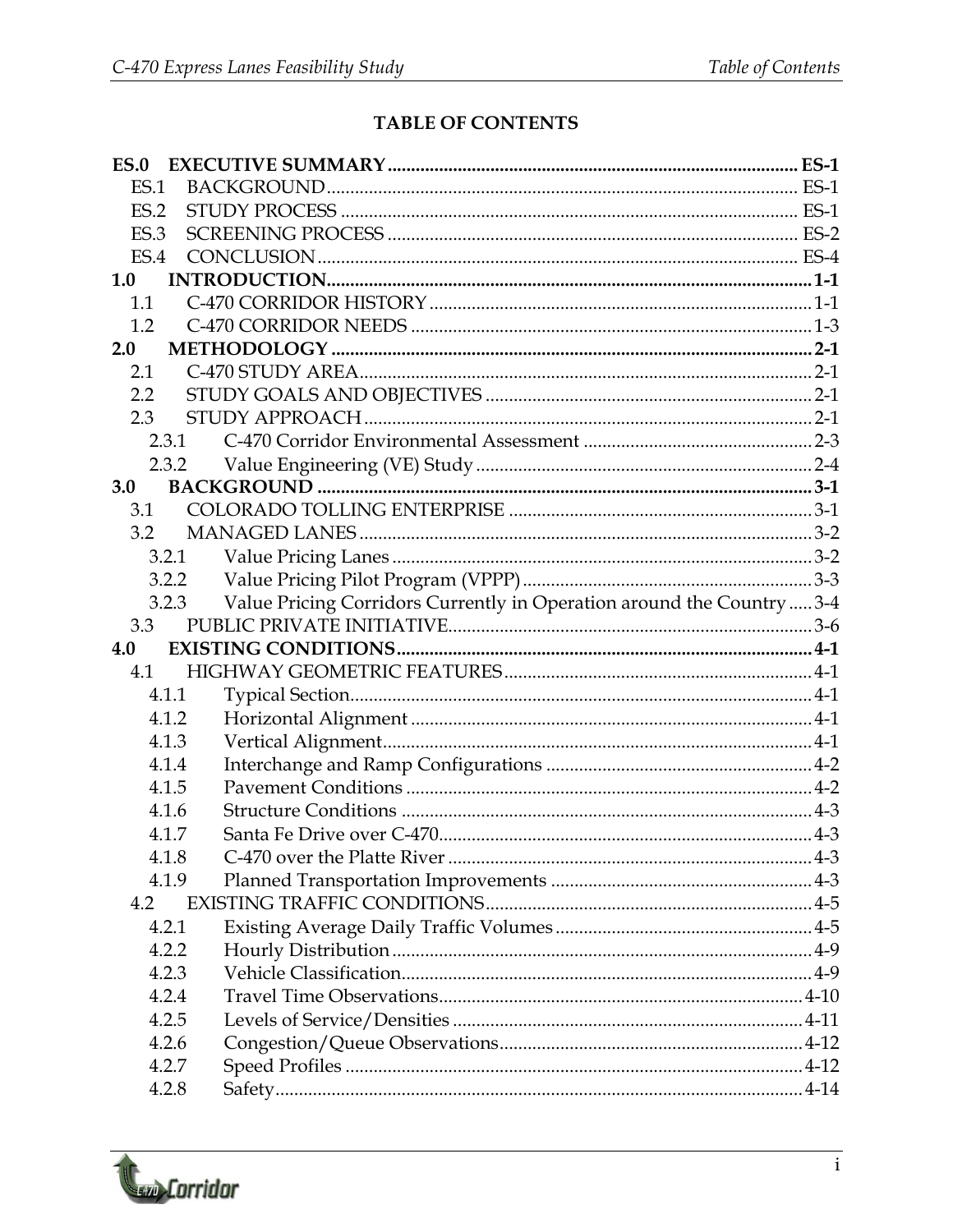| 5.0 |        |                                                                     |  |
|-----|--------|---------------------------------------------------------------------|--|
| 5.1 |        |                                                                     |  |
|     | 5.1.1  |                                                                     |  |
|     | 5.1.2  |                                                                     |  |
|     | 5.1.3  |                                                                     |  |
|     | 5.1.4  |                                                                     |  |
|     | 5.1.5  |                                                                     |  |
|     | 5.1.6  |                                                                     |  |
|     | 5.1.7  |                                                                     |  |
|     | 5.1.8  |                                                                     |  |
|     | 5.1.9  |                                                                     |  |
| 5.2 |        |                                                                     |  |
|     | 5.3    |                                                                     |  |
|     | 5.3.1  |                                                                     |  |
|     | 5.3.2  |                                                                     |  |
| 6.0 |        |                                                                     |  |
|     | 6.1.1  |                                                                     |  |
|     | 6.1.2  |                                                                     |  |
|     | 6.1.3  |                                                                     |  |
|     | 6.1.4  |                                                                     |  |
|     | 6.2    |                                                                     |  |
|     | 6.2.1  | Initial Toll Diversion Forecasts Using Travel Demand Model 6-10     |  |
|     | 6.2.2  | Forecasts and Traffic Operations Using Micro-simulation Model  6-10 |  |
|     | 6.2.3  |                                                                     |  |
| 7.0 |        |                                                                     |  |
|     | 7.1    |                                                                     |  |
|     | 7.1.1  |                                                                     |  |
|     | 7.1.2  |                                                                     |  |
|     | 7.1.3  |                                                                     |  |
|     | 7.1.4  |                                                                     |  |
|     | 7.1.5  |                                                                     |  |
|     | 7.1.6  |                                                                     |  |
|     | 7.1.7  |                                                                     |  |
|     | 7.1.8  |                                                                     |  |
|     | 7.1.9  |                                                                     |  |
|     | 7.1.10 |                                                                     |  |
|     | 7.1.11 |                                                                     |  |
|     | 7.1.12 |                                                                     |  |
| 7.2 |        |                                                                     |  |
|     | 7.2.1  |                                                                     |  |
|     | 7.2.2  |                                                                     |  |
|     | 7.2.3  |                                                                     |  |
|     | 7.2.4  |                                                                     |  |

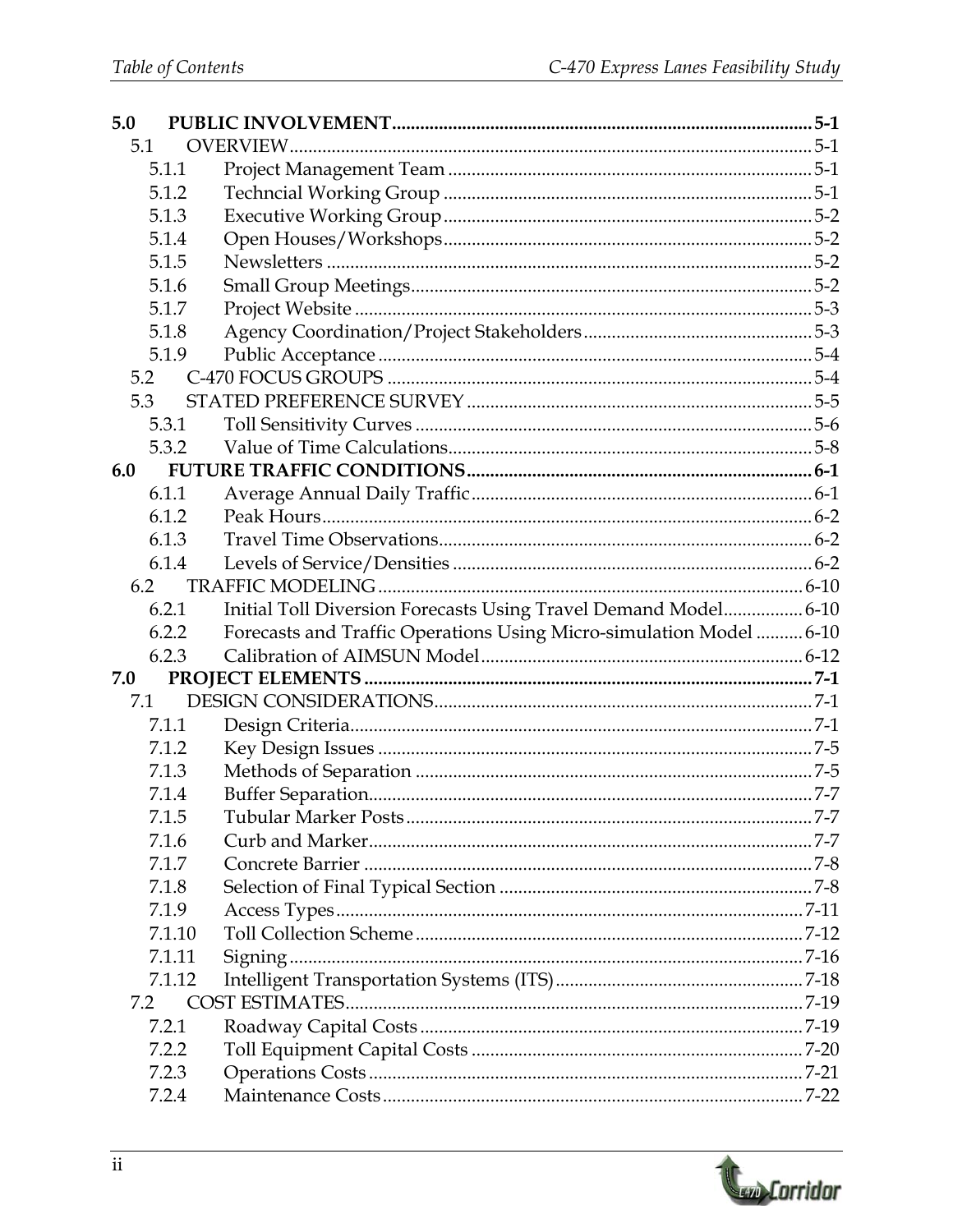| 7.3    |                                                         |  |
|--------|---------------------------------------------------------|--|
| 7.3.1  |                                                         |  |
| 7.3.2  |                                                         |  |
| 7.3.3  |                                                         |  |
| 8.0    |                                                         |  |
| 8.1    |                                                         |  |
| 8.1.1  |                                                         |  |
| 8.1.2  |                                                         |  |
| 8.1.3  |                                                         |  |
| 8.1.4  |                                                         |  |
| 8.1.5  |                                                         |  |
| 8.1.6  |                                                         |  |
| 8.1.7  |                                                         |  |
| 8.1.8  |                                                         |  |
| 8.2    | STEP 2. PRELIMINARY SCREENING OF ACCESS LOCATIONS 8-8   |  |
| 8.3    | STEP 3. QUALITATIVE SCREENING OF ACCESS LOCATIONS 8-9   |  |
| 8.4    | STEP 4. QUANTITATIVE SCREENING OF ACCESS LOCATIONS 8-10 |  |
| 8.4.1  |                                                         |  |
| 8.4.2  |                                                         |  |
| 8.4.3  |                                                         |  |
| 8.4.4  |                                                         |  |
| 8.4.5  |                                                         |  |
| 8.4.6  |                                                         |  |
| 8.4.7  |                                                         |  |
| 8.4.8  |                                                         |  |
| 8.4.9  |                                                         |  |
| 8.4.10 |                                                         |  |
| 9.0    |                                                         |  |
| 9.1    |                                                         |  |
| 9.1.1  |                                                         |  |
| 9.1.2  |                                                         |  |
| 9.1.3  |                                                         |  |
| 9.1.4  |                                                         |  |
| 9.1.5  |                                                         |  |
| 9.1.6  |                                                         |  |
| 9.2    |                                                         |  |
| 9.2.1  |                                                         |  |
| 9.2.2  |                                                         |  |
| 9.2.3  |                                                         |  |
| 9.2.4  |                                                         |  |
| 9.3    | TRAFFIC OPERATIONS OF LOCAL ARTERIAL NETWORK 9-17       |  |
| 9.4    |                                                         |  |
| 9.5    |                                                         |  |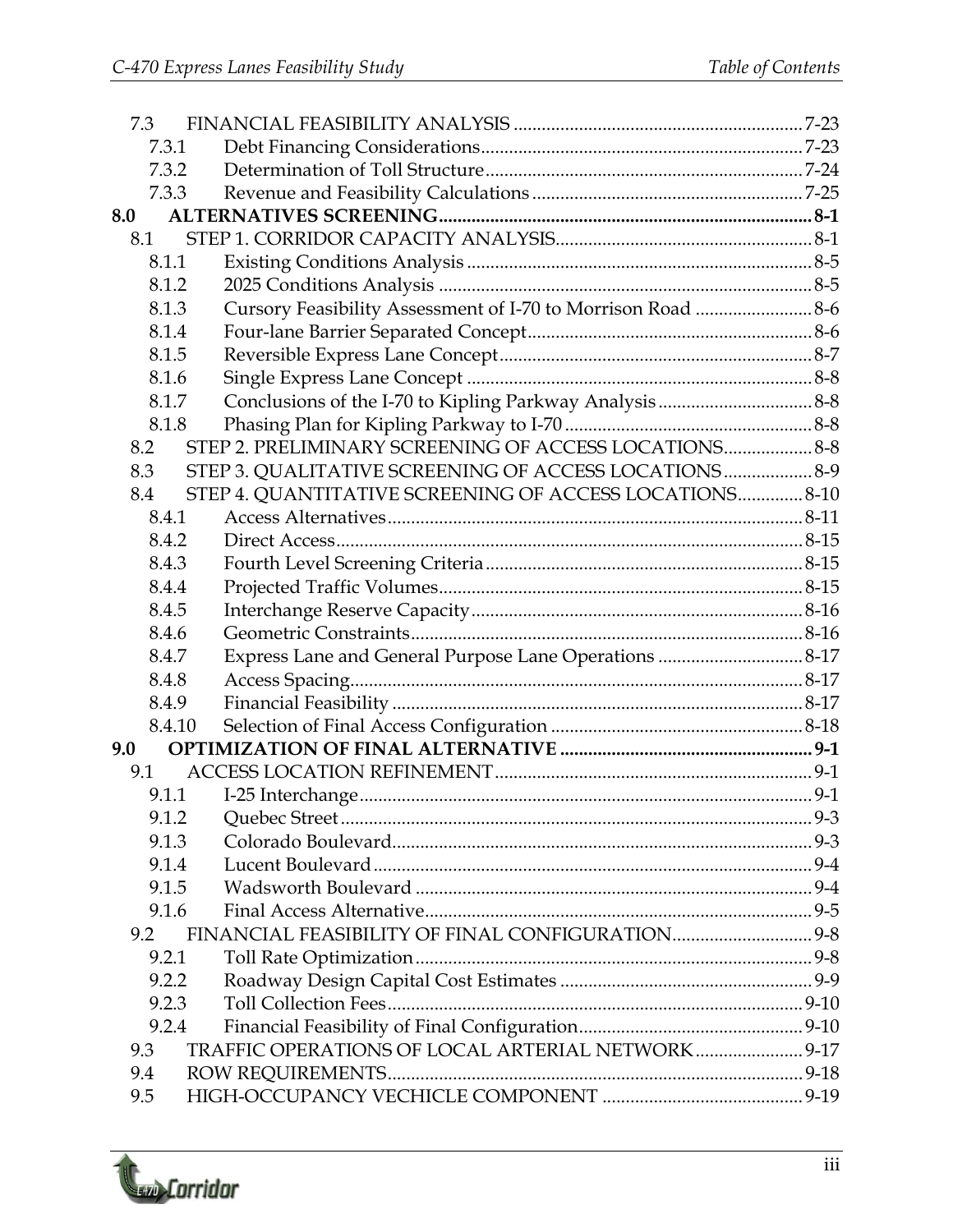| 9.6            |  |
|----------------|--|
| 10.0           |  |
| 10.1           |  |
| 10.2           |  |
| 10.2.1         |  |
| 10.2.2         |  |
| 11.0           |  |
| 11 1           |  |
| 11 $2^{\circ}$ |  |
| 11.2.1         |  |
| 11.2.2         |  |
| 11.2.3         |  |
| 11.2.4         |  |
| 11.2.5         |  |
| 11.2.6         |  |
| 11 2 7         |  |
|                |  |

#### **LIST OF FIGURES**

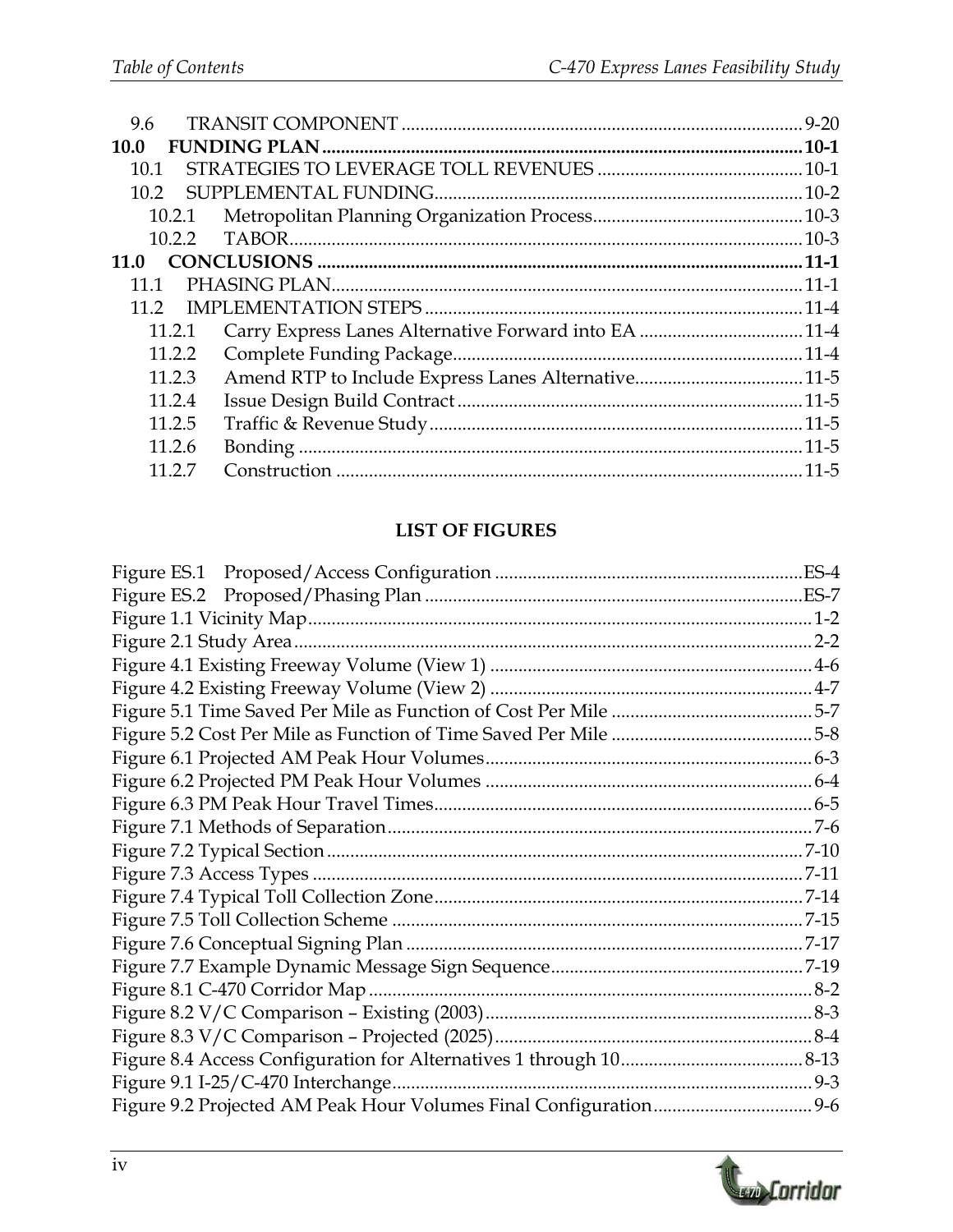## **LIST OF TABLES**

| Table 4.5 AM/PM Peak Hour C-470 Freeway Segment LOS/Density Summary  4-12               |  |
|-----------------------------------------------------------------------------------------|--|
|                                                                                         |  |
|                                                                                         |  |
|                                                                                         |  |
|                                                                                         |  |
| Table 6.1 AM/PM Peak Hour Intersection Delay and Levels of Service 6-6                  |  |
|                                                                                         |  |
|                                                                                         |  |
|                                                                                         |  |
|                                                                                         |  |
|                                                                                         |  |
|                                                                                         |  |
|                                                                                         |  |
|                                                                                         |  |
|                                                                                         |  |
|                                                                                         |  |
|                                                                                         |  |
|                                                                                         |  |
| Table 9.2 Financial Feasibility Analysis with 5.5% Bond Rate and 1.75 Senior Lien/ 2.19 |  |
|                                                                                         |  |
| Table 9.3 Financial Feasibility Analysis with 6.0% Bonding Rate and 1.75 Senior Lien/   |  |
|                                                                                         |  |
| Table 9.4 Financial Feasibility Analysis with 5.5% Bonding Rate and 1.75 Senior Lien/   |  |
|                                                                                         |  |
| Table 9.5 Financial Feasibility Analysis with 6.0% Bonding Rate and 1.75 Senior Lien/   |  |
|                                                                                         |  |
|                                                                                         |  |

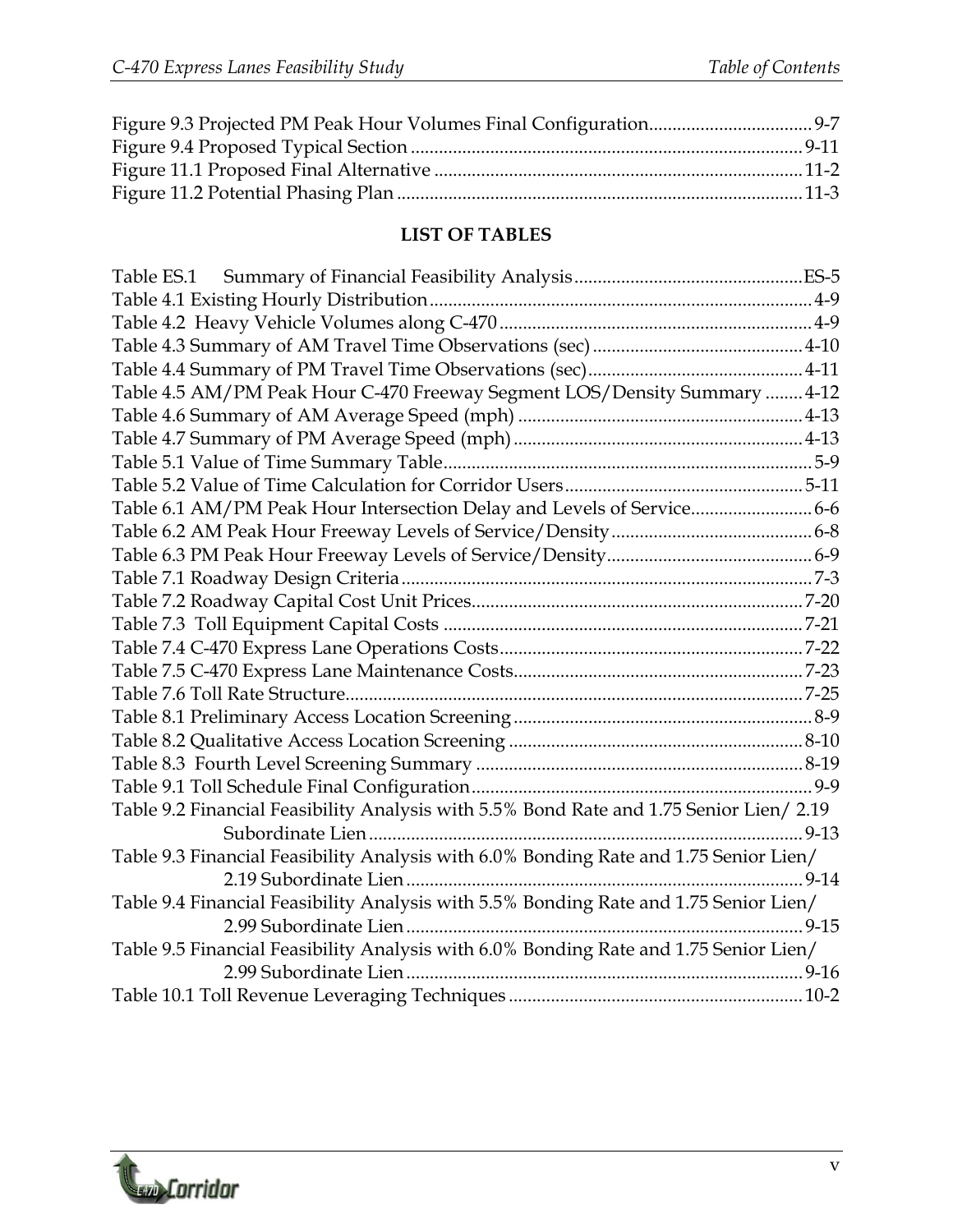#### **APPENDICES**

Appendix A CDOT Draft Traffic Safety Chapter Appendix B C-470 Focus Groups Executive Summary Appendix C Stated Preference Survey Executive Summary Appendix D I-25/C-470 Conceptual Signing Layout Appendix E I-25/C-470 Interchange Design Alternatives Appendix F Colorado Boulevard Interchange Analysis Appendix G Roadway Cost Estimate for Final Alternative Appendix H Operational Analysis of the C-470 Ramp Complex

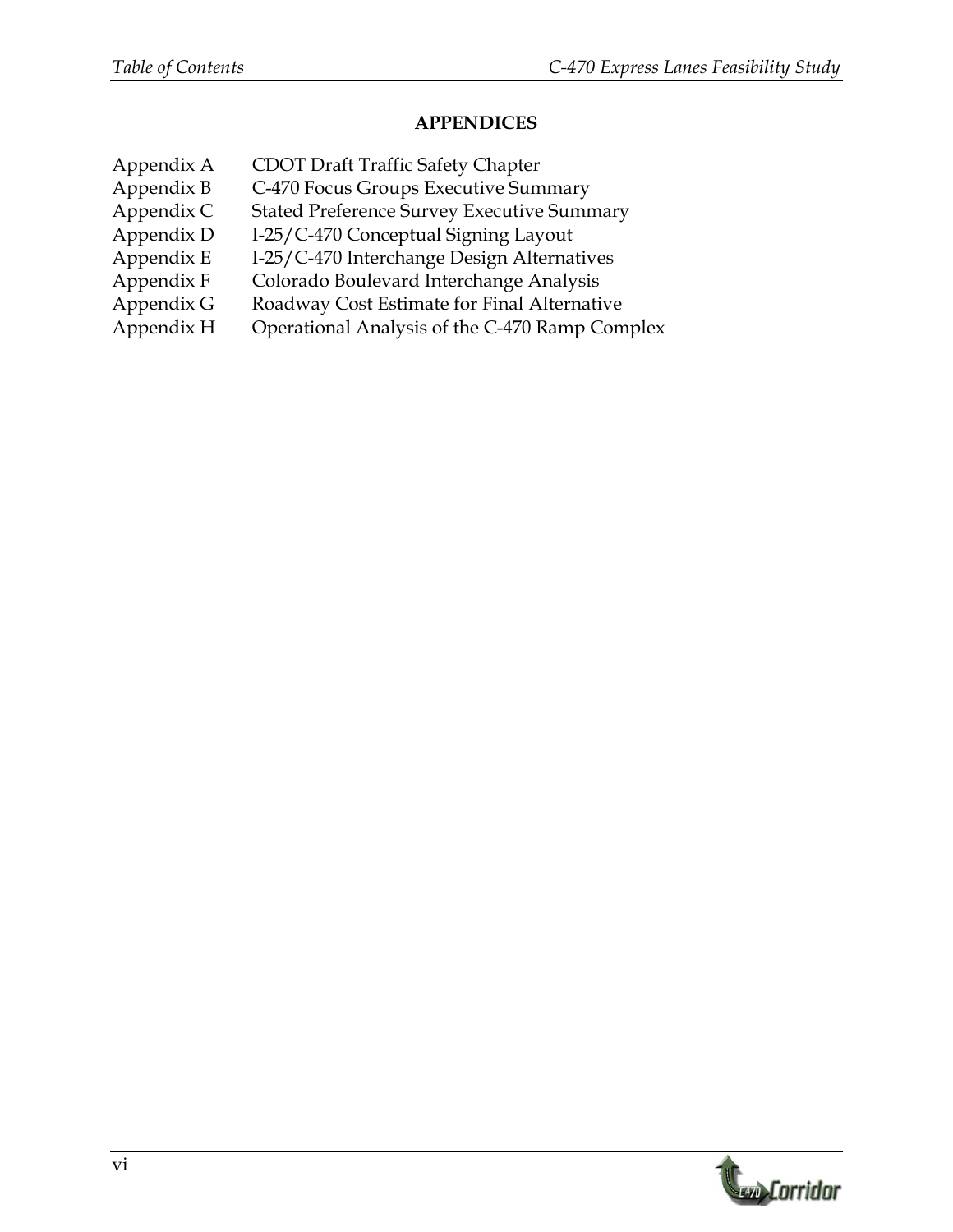## **ACRONYMS AND ABBREVIATIONS**

| A             |                                                                    |
|---------------|--------------------------------------------------------------------|
| AADT          | Average Annual Daily Traffic                                       |
| <b>AASHTO</b> | American Association of State Highway and Transportation Officials |
| <b>ADT</b>    | <b>Average Daily Traffic</b>                                       |
| AVI           | <b>Automated Vehicle Identification</b>                            |
| $\mathsf{C}$  |                                                                    |
| <b>CDOT</b>   | Colorado Department of Transportation                              |
| <b>CDOW</b>   | Colorado Division of Wildlife                                      |
| CIP           | Capital Improvement Plan                                           |
| <b>CTC</b>    | Colorado Transportation Commission                                 |
| <b>CTE</b>    | Colorado Tolling Enterprise                                        |
| D             |                                                                    |
| <b>DMS</b>    | Dynamic Message Sign                                               |
| DOT           | Department of Transportation                                       |
| <b>DRCOG</b>  | Denver Regional Council of Governments                             |
| <b>DTC</b>    | Denver Tech Center                                                 |
| E             |                                                                    |
| EA            | <b>Environmental Assessment</b>                                    |
| EIS           | <b>Environmental Impact Statement</b>                              |
| EL            | <b>Express Lane</b>                                                |
| <b>ELFS</b>   | <b>Express Lane Feasibility Study</b>                              |
| <b>EPA</b>    | U.S. Environmental Protection Agency                               |
| <b>ETL</b>    | <b>Express Toll Lane</b>                                           |
| <b>EWG</b>    | <b>Executive Working Group</b>                                     |
| F             |                                                                    |
| <b>FHWA</b>   | Federal Highway Administration                                     |
| <b>FONSI</b>  | Finding of No Significant Impact                                   |
| <b>FTA</b>    | <b>Federal Transit Administration</b>                              |
| G             |                                                                    |
| <b>GPL</b>    | General Purpose Lane                                               |
| Н             |                                                                    |
| <b>HCM</b>    | <b>Highway Capacity Manual</b>                                     |
| <b>HCS</b>    | <b>Highway Capacity Software</b>                                   |
| <b>HOA</b>    | Home Owners Association                                            |
| 1             |                                                                    |
| <b>ITS</b>    | <b>Intelligent Transportation System</b>                           |
| LOS           | Level of Service                                                   |
| M             |                                                                    |
| <b>MPH</b>    | Miles Per Hour                                                     |
| N             |                                                                    |
| <b>NEPA</b>   | National Environmental Policy Act                                  |